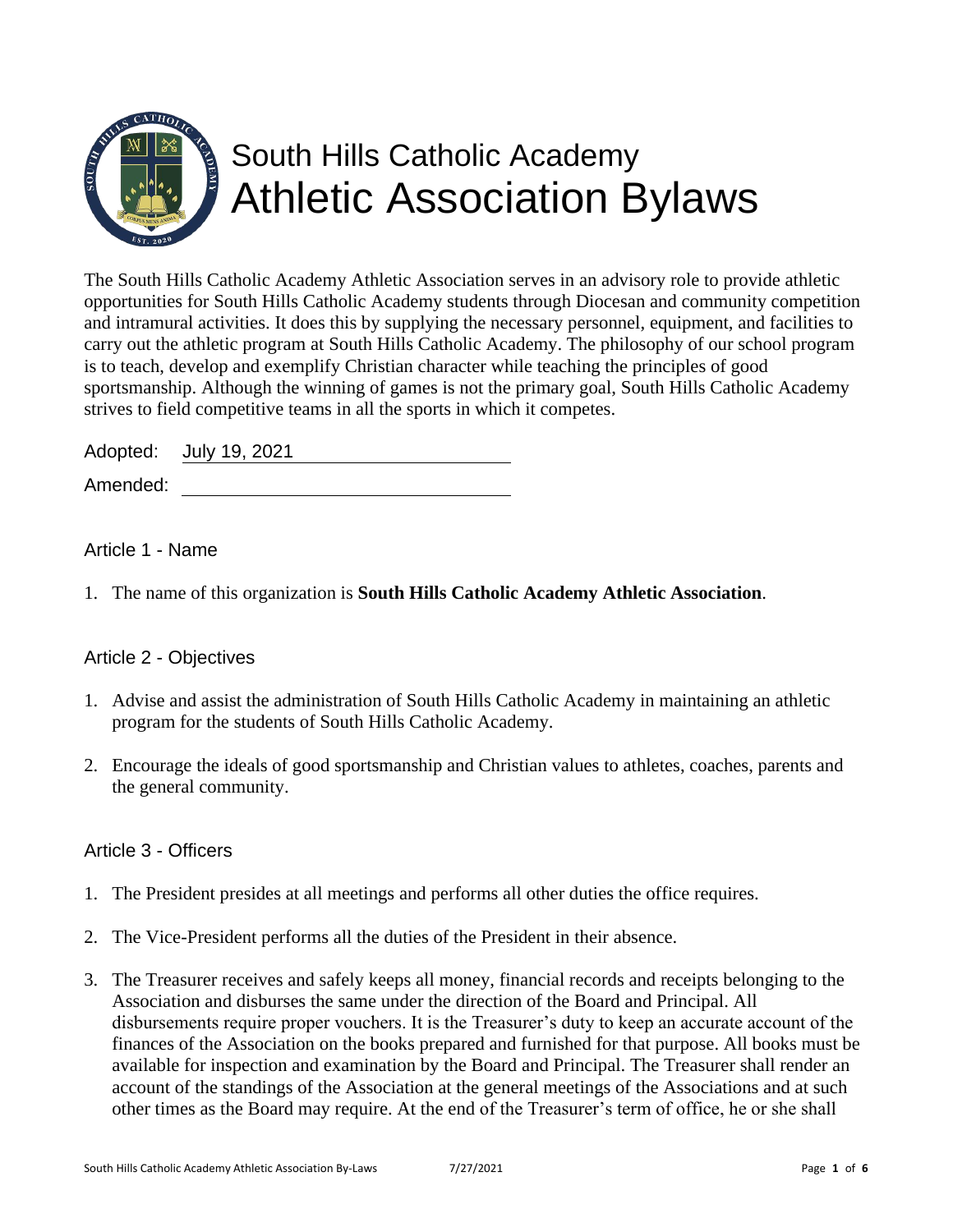deliver all monies and property of the Association. The Treasurer shall attempt to keep all monies in interest bearing accounts whenever possible. The Treasurer does not have authorization to sign checks. The school Principal signs all checks and reserves the right to refuse if not satisfied with supporting documents or receipts.

- 4. The Secretary keeps the minutes of all meetings, keeps all other necessary records and passes on all records to the successor in order to make them permanent. The Secretary presents the minutes at the following months' general meeting.
- 5. The Athletic Director works with the Coaches to set up and coordinate practice schedules and games. The Athletic Director coordinates the search for, and acquisition of, gym and field time and all necessary permits. The Athletic Director will inform the school of game schedules and notify the school of any changes. The Athletic Director is responsible for storing, maintaining and distributing all athletic equipment and uniforms. The school Principal appoints the Athletic Director.

#### Article 4 - General Meetings

- 1. The regular monthly general meeting of the Athletic Association will be on the first Wednesday of each month, September through May. The date of any meeting may change so long as the Board published the meeting date and time in advance. The Board may also meet during June, July and August if they deem it necessary. The Secretary will take attendance at each meeting.
- 2. The President or a majority of Board may call special meetings that they may conduct via teleconference. Furthermore, any business that needs to be done between formal meetings may be conducted electronically (e-mail, text message, etc.) so long as it is unanimous. There must be a full report of such business at the next regularly scheduled general meeting.

### Article 5 - Board

- 1. The Board is the designation of the governing body of the Athletic Association.
- 2. The Board consists of the President, Vice President, Secretary, Treasurer, Athletic Director and school Principal. The Secretary will take attendance at each Board meeting.
- 3. The Board may fill a vacancy until the next election by a majority vote of the remaining members of the Board.
- 4. A Board member missing three consecutive general meetings without a valid reason is considered a resignation.
- 5. The Athletic Director interviews and selects applicants for all Head Coaching positions. The school Principal must approve all coaching selections.
- 6. The Board is responsible for assisting the school administration in creating, maintaining and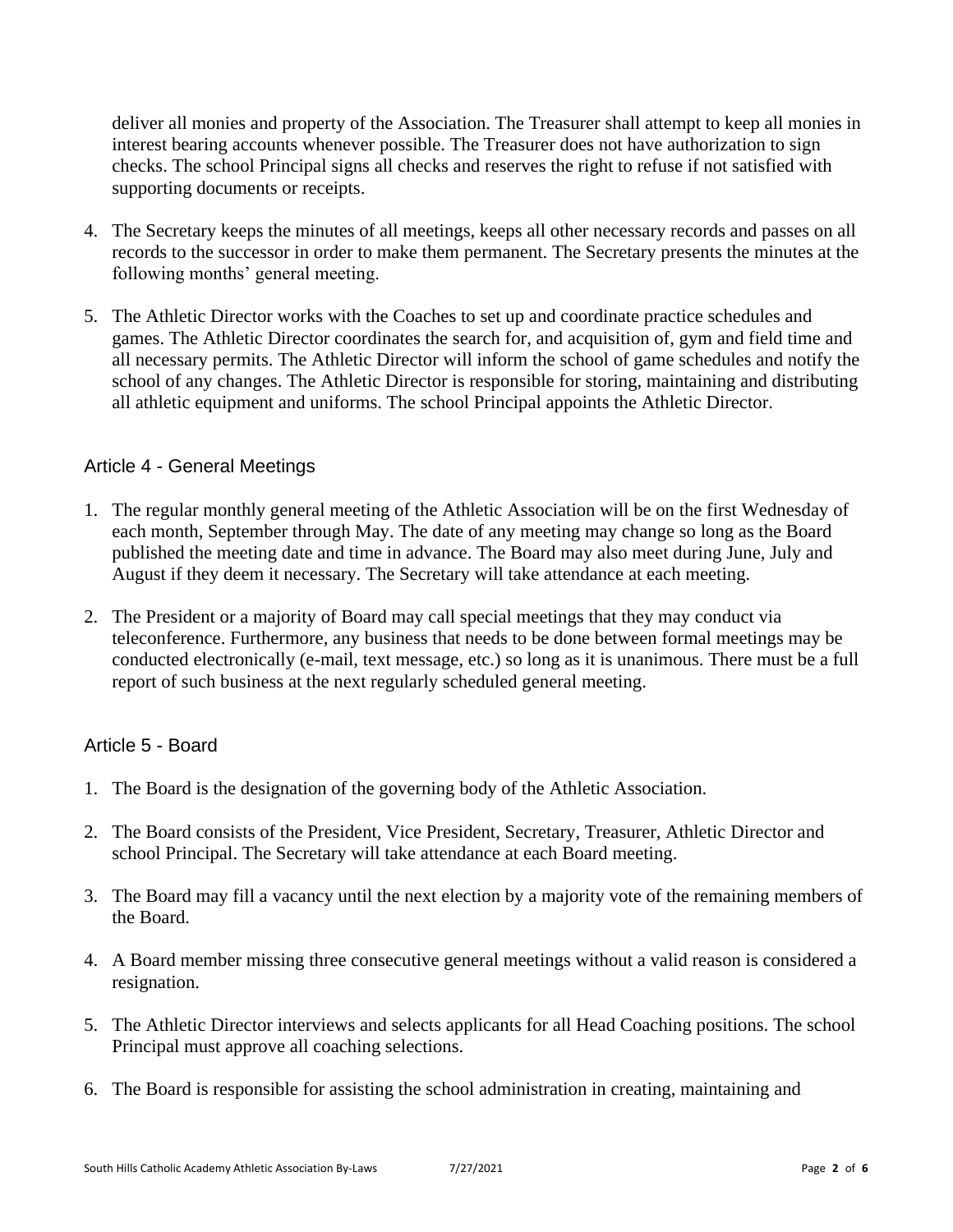enforcing written policies regarding how the school athletic program operates. These policies may include, but shall not be limited to, policies regarding competition, volunteers, awards given to athletes, and codes of conduct for players, coaches and parents. A majority vote of the Board is necessary to approve policies.

- 7. The school Principal has the privilege of attending all meetings of the Board, the Association, or any Committee. To the extent that any action or proposed action of the Association, any Member, the Board or any Committee is inconsistent with school policy or goals, the school Principal can veto such proposed action or require such party to take remedial action. The school Principal signs all checks.
- 8. The immediate past President may serve as an advisor to the Board and, if requested by the Board, may attend all general and private meetings of the Board and all committee meetings.

#### Article 6 - Committees

- 1. The Board from time to time may create Committees for purposes of implementing special projects. The Board will appoint or approve the Chair and all members of such special Committees.
- 2. The Athletic Association will not make any purchases from any business if a member of the Board or a Coach would benefit financially from such purchase unless it obtains one or more quotes, all disinterested members of the Board approve such expense and the interested party is not present for the vote.

### Article 7 - Election of Officers

- 1. The Board accepts nominations from its members or any parent with a child attending South Hills Catholic Academy. The school sends out ballots requesting nominations in May prior to the end of the school year.
- 2. Election of Officers takes place at the regularly scheduled May meeting. The day following the elections, the new Officers begin their terms.
- 3. The term for Officers is two years. The elections of the President and Treasurer are in odd years. The elections of the Vice President and Secretary are in even years.
- 4. The election is a secret ballot that includes all school parents. The school Principal receives the election results.
- 5. The Athletic Director is not an elected position. The school Principal appoints the Athletic Director.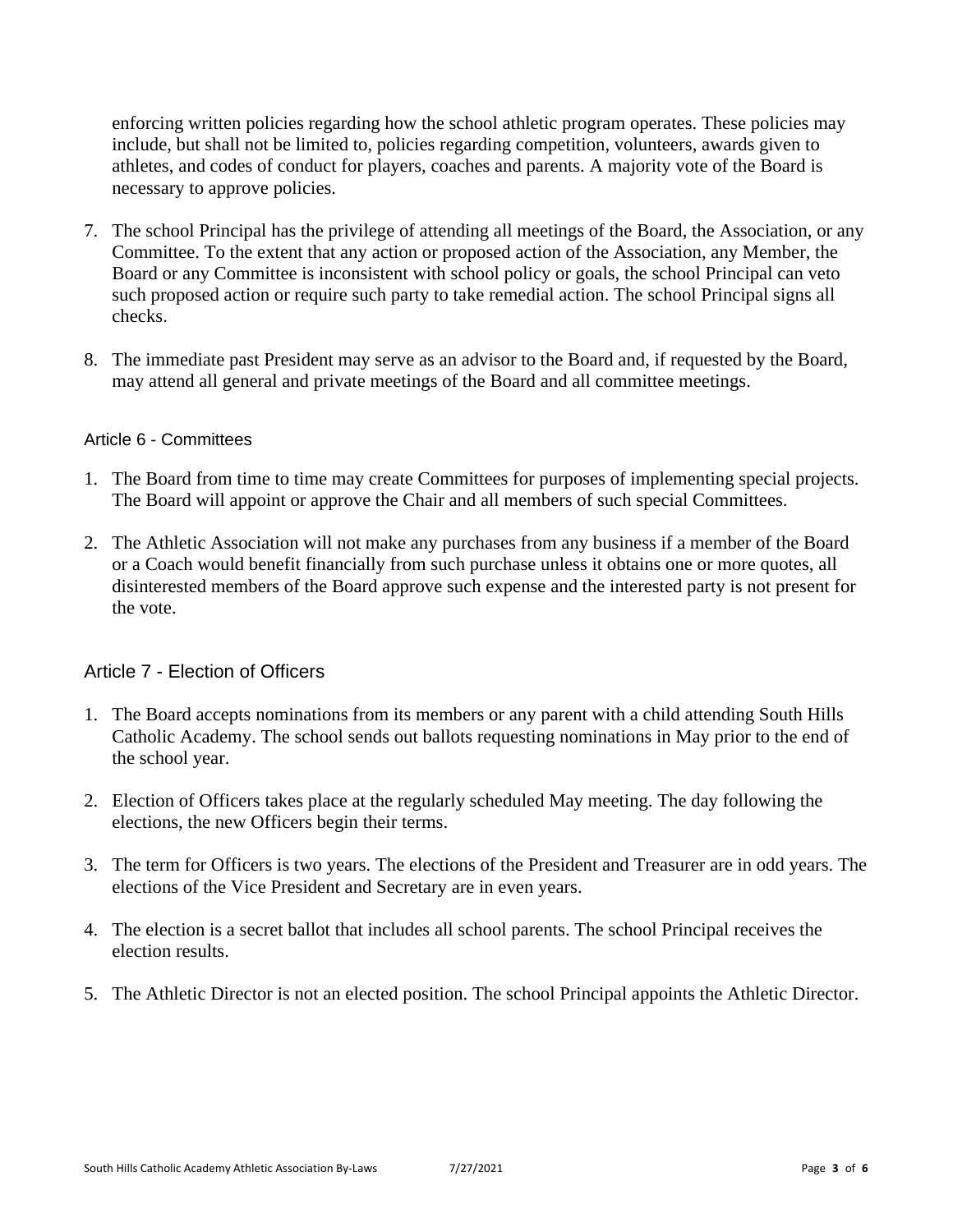## Article 8 - Player Eligibility

- 1. The Athletic Association will follow the [Diocesan Student Sport Participation Policy for Catholic](http://www.2badcats.com/dopgbball/sharedcontent.aspx?title=Student%20Sport%20Participation%20Policy)  [Elementary Schools.](http://www.2badcats.com/dopgbball/sharedcontent.aspx?title=Student%20Sport%20Participation%20Policy)
- 2. Only those students enrolled in South Hills Catholic Academy are eligible to participate in an athletic program sanctioned by the Athletic Association, unless another nearby school is unable to field a team. Participation by a non- student in the South Hills Catholic Academy athletic program requires approval by the school Principal.
- 3. All athletic participants are required to have a physical exam as specified by diocesan regulations.
- 4. All students wishing to participate in diocesan league athletic programs must obtain written approval from a parent or guardian prior to participating in the program.
- 5. The Head Coach is responsible for following league rules pertaining to player eligibility.
- 6. The Head Coach may discipline an athlete for inappropriate conduct or other deficiencies. The Head Coach may also recommend suspension of an athlete to the Athletic Director or school Principal.
- 7. Players are subject to suspension from the team by the school Principal for reasons of inappropriate conduct, academics, or other deficiencies.
- 8. The Board will uphold any disciplinary action taken by the school Principal.

### Article 9 - Team Makeup

- 1. The Athletic Association will follow the [Diocesan Student Sport Participation Policy for Catholic](http://www.2badcats.com/dopgbball/sharedcontent.aspx?title=Student%20Sport%20Participation%20Policy)  [Elementary Schools.](http://www.2badcats.com/dopgbball/sharedcontent.aspx?title=Student%20Sport%20Participation%20Policy)
- 2. Each year the Athletic Association will determine the best mix of teams for each sport based on the number of participants, coaches and volunteers and the physical and cash resources available. In other words, if there are not enough players at one level, the Athletic Association may decide to combine age groups in order to place all registered players on a team.

### Article 10 - Concerns and Complaints Procedure

- 1. Parent or other person's that have concerns or complaints regarding the athletic program or a team must initially discuss them with the Athletic Director or the Head Coach of the team involved. This initial discussion must not take place immediately before, during or after a sporting event, but at a scheduled meeting held in a mutually agreeable time and place.
- 2. If the concern or complaint is not resolved at the first meeting with the Athletic Director or the Head Coach, the Board may address the matter at a mutually agreeable time and place. In addition to those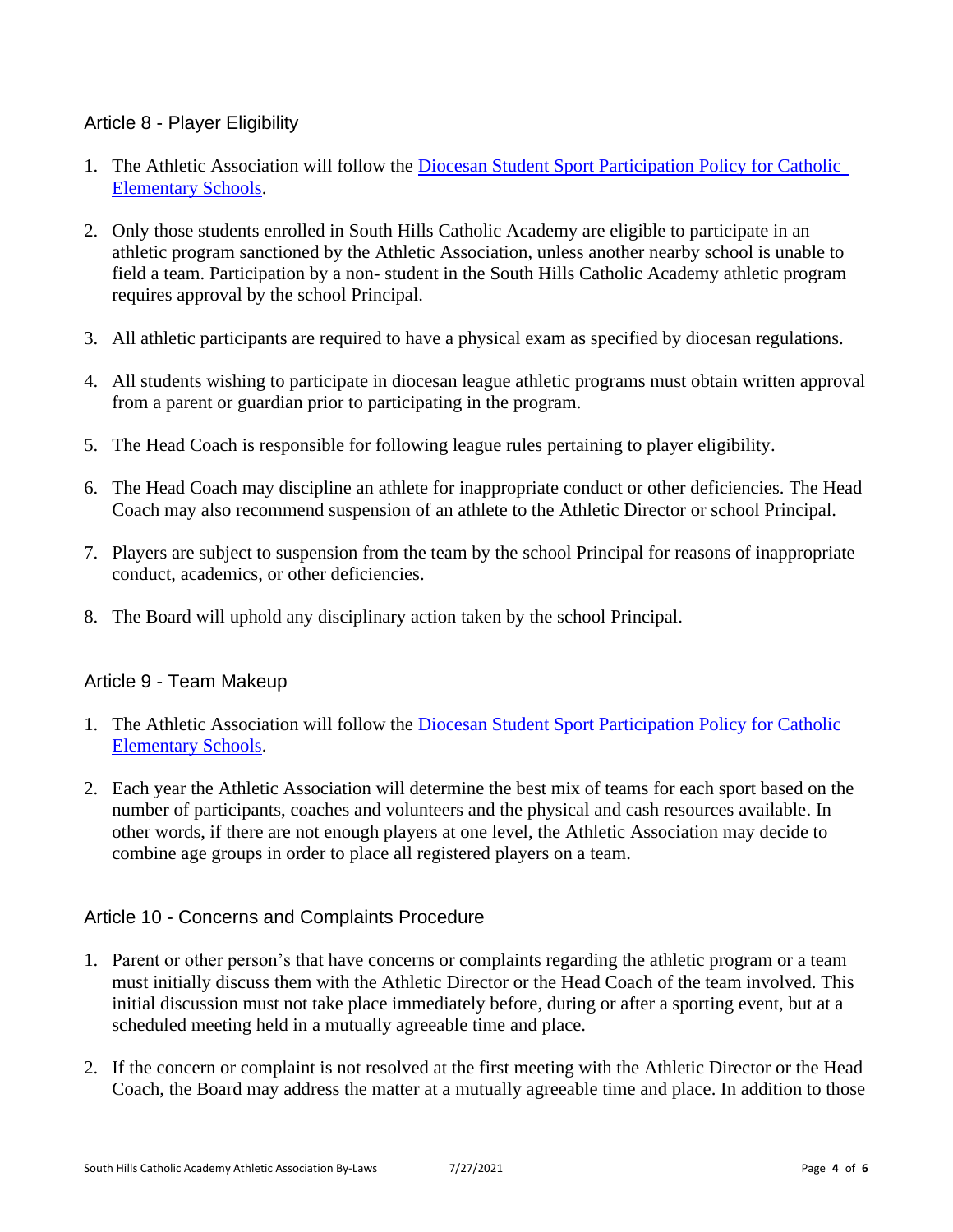raising the concern, this meeting will include the Athletic Director or Head Coach and, if appropriate, any assistant coaches.

3. The Board will resolve all matters brought to their attention.

### Article 11 - Rules and Guidelines for Parents and Guardians

- 1. Parents and Guardians shall:
	- a. Sign the [Diocesan Parent Participation Pledge](http://www.2badcats.com/dopgbball/leagueforms/ParentParticipationPledge.pdf) prior to their child's participation in the athletic program.
	- b. Adopt positive, Christian behaviors when involved with a South Hills Catholic Academy team and as a spectator.
	- c. Be oriented to their child's sport, coach, rules, and goals at the beginning of the season.
	- d. Provide transportation to and from all games and practices.

#### Article 12 - Rules and Guidelines for Coaches

- 1. The selection of coaches will follow the [Diocesan guidelines on Coach Appointments.](http://www.2badcats.com/dopgbball/sharedcontent.aspx?title=Coach%20Appointments)
- 2. The Head Coach is responsible for running the team in accordance with league rules, practices and policies, and in accordance with the spirit of all policies established by the Athletic Association.
- 3. The Head Coach selects the assistant coaches for their team. The Athletic Director and school Principal approve all assistant coaches.
- 4. All coaches are responsible to the Board.
- 5. The Athletic Director and Head Coach are responsible for seeing that all players have submitted the required registration fee, physical and parental permission forms prior to permitting the player to participate in a practice or a game.
- 6. The Head Coach is responsible for distributing and collecting all uniforms and equipment. They are also responsible for the team.
- 7. The Head Coach or an assistant coach must be present at all practices, scrimmages, or games.
- 8. Any coach that does not live up to the philosophy embodied in these Bylaws or any policy established by the Parish, the school or the Athletic Association is subject to dismissal or other disciplinary action. The school Principal may dismiss or otherwise discipline any head or assistant coaches.